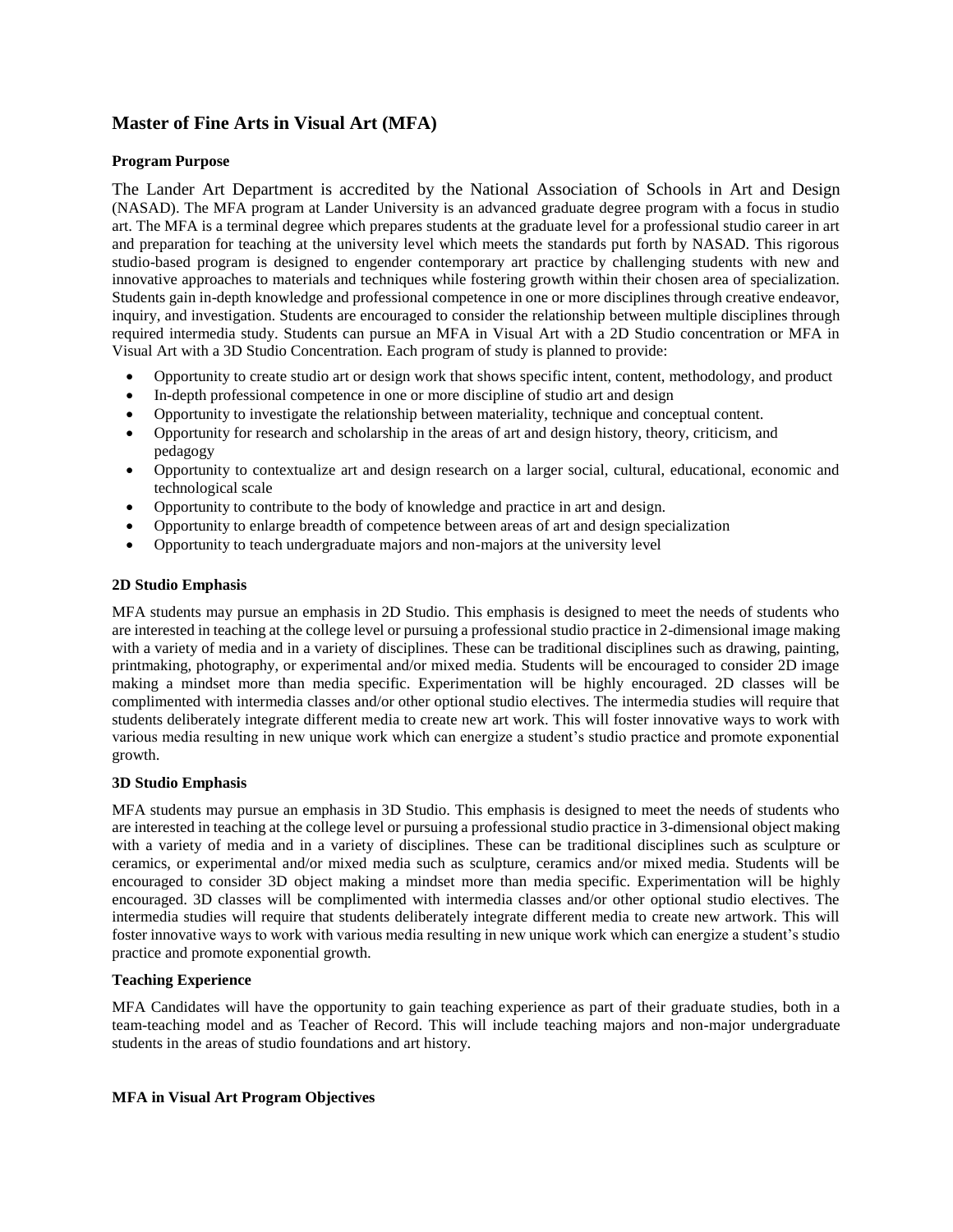As per the standards outlined by the National Association of School of Art and Design (NASAD), the MFA is recognized as the terminal degree for art practitioners and educators which requires 60 semester hours of graduate study. Students graduating from Lander University with a MFA degree in Visual Art will have demonstrated the professional intensity and high standards expected of a terminal degree program. Graduates will demonstrate exceptional skill in studio art and design within a well-developed personal aesthetic. Specific standards outlined by the National Association of School of Art and Design include:

- 1. Demonstrate a high degree of knowledge and professional competence in contemporary studio art practice through a significant body of work.
- 2. Demonstrate a breadth of understanding in one or more art disciplines through independent thought and studio practice, and art historical contextualization-both past and current.
- 3. Demonstrate an understanding of contemporary art practice and ideals in primary area of focus in order to actively contribute to the growth of current knowledge base in the field of art and design.
- 4. Demonstrate breadth of competence and engagement in areas beyond the major area of specialization, the ability to connect art to other fields, and an understanding of art historical context, art theory and criticism.
- 5. Plan and execute an exhibition of a cohesive thesis body of work in chosen area(s) of emphasis in studio art, to be accompanied by a formal published thesis statement and an oral presentation.
- 6. Demonstrate advanced capabilities with technology in areas of specialization and resources associated with the field of art, art studio practice, and pedagogy.

#### **Admission**

To be considered for admission into the MFA Program at Lander University, applicants must submit the following with their application.

- 1. Undergraduate studio degree in Art or Design (BFA, BA, BS, BDes), and provide official transcripts for all undergraduate or graduate coursework.
- 2. GPA of 3.0 or better on a 4.0 scale.
- 3. Statement of Intent: One-page written statement which includes the following: Description of current studio practice, why the applicant is considering an MFA, what they hope to accomplish in Graduate school, and what their professional goals are after graduation.

Digital portfolio of 20 images (72dpi designed for screen media). Applicants should submit a portfolio of work which includes 15-20 recent creative works. At least 10 should be should represent their chosen area of focus. Portfolio should be submitted in a single PDF file

#### **Conditional Admission**

Applicants not meeting the full admission requirements may be considered for conditional admission. Students admitted conditionally are required to demonstrate successful graduate work with a GPA of 3.0 at the end of the first semester, at which time they would be considered fully admitted into the MFA Program. Students admitted conditionally and not achieving a GPA of 3.0 at the end of the first semester will be required to complete additional studio work outside the program before he/she can move forward. This time of remedial work may not be counted towards total number of degree credits for the MFA, but individual courses may be applied the other graduate degrees.

#### **MFA in Visual Art Program Faculty**

MFA faculty hold terminal degrees and are specialists in their discipline of choice, and are seasoned in the arena of academic study. MFA faculty will assist and advise graduate student curriculum and teaching activities. Students will work with multiple faculty in some capacity to broaden the viewpoint.

#### **MFA Assessment**

MFA candidates will be assessed with the following schedule each semester:

- 1. Students are assigned an MFA advisor based on initial application. This is subject to change. Students must maintain 3.0 on a 4.0 scale.
- 2. MFA students meet regularly with their MFA studio advisor.
- 3. MFA students will conduct a casual review of studio endeavors through Open Studio events, which may include a visual/verbal presentation to gradate faculty and fellow students. Faculty advisors will follow-up with normally scheduled advisement meetings.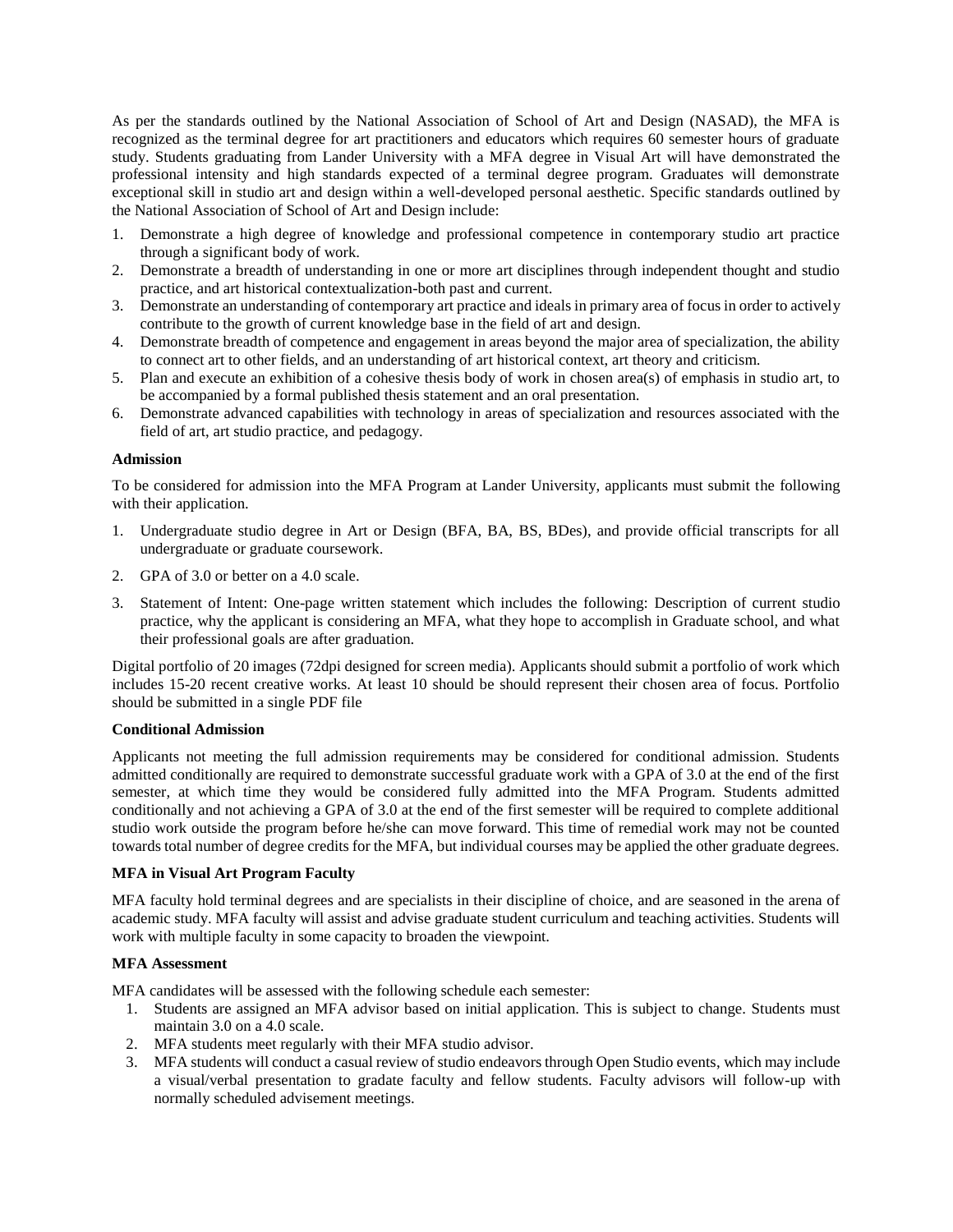- 4. At midterm, students will present current in process work for discussion with graduate faculty and students. This will include a current artist statement as well as a verbal presentation of work. Faculty will offer guidance and informed critique.
- 5. At the completion of each semester, students will present that semester's work to graduate faculty in a formal arena. Students will be required to speak about the direction of their work and plans for future works. Faculty will assess student's progress and offer critique and insight.

MFA students are evaluated in their complete program of study with the following schedule:

- 1. 30-hour review. Upon the completion of the second year, second semester, each student will present their developing body of work to the graduate faculty with one of the following outcomes:
	- a. Accepted status: Student continues in the MFA program. From this point forward he or she will be considered an MFA Candidate. At this point the Candidate will select a graduate committee composed of at least 3 faculty members.
	- b. Conditional status: Student will be required to complete additional studio work outside the program before he/she can move forward. This time of remedial work may not be counted towards total number of degree credits.
	- c. Unaccepted status: Student will terminate graduate work.
- 2. Thesis. During the last semester of the degree program, each MFA Candidate will complete a final thesis project composed of a written thesis document and an exhibition of graduate artwork. This exhibition will be a cohesive body of work which has resulted from research completed during the MFA program. The written document will accompany the exhibition and be structured and published as determined by the Graduate Studies Department. The thesis content will be the responsibility of the Candidate under the direction of his/her Graduate Committee. Final approval of the thesis manuscript must be unanimous by the Thesis Committee.
- 3. Oral Examination. While the Candidate's thesis exhibition is on display in the gallery, he/she will present a verbal statement of work to graduate faculty, followed by a series of questions by graduate faculty.

#### **Grading Scale**

The grading scale will appear in the syllabus of each course. Graduate courses use the following scale except for Thesis Research courses, which are graded on a Pass/Fail basis.

A 90-100 B 80-89 C 70-79 D 60-69 F 0-59

Two grades of "C" in any graduate courses preclude continuation in the program. Any grade lower than a "C" must be replaced by retaking the course with a grade of "B" or better before advancing to the next course in the program of studies. Failure to earn a replacement grade of "B" or better means discontinuation in the program.

#### **Incomplete Grade(s)**

A grade of Incomplete (I) is assigned at the discretion of the instructor when, in the instructor's judgement, a student who has a passing grade in the course, or a reasonable prospect of earning a passing grade, is unable to complete some limited portion of the assigned work in the course (e.g., final project, final exam) because of extenuating circumstances (e.g., extended illness, accident, unavoidable work-related responsibility or family hardship).

NOTE: An Incomplete is not intended to give students additional time to complete course assignments unless there is some indication that the specified condition or event prevented the student from completing course assignments on time.

### **Graduate Studios**

MFA student will be provided individual studio space for the development of a personal body of work.

## **Program of Study – 2D Visual Art Major**

The program of study leading to the Master of Fine Arts 2D Visual Art degree consists of earning 60 hours of coursework as described below.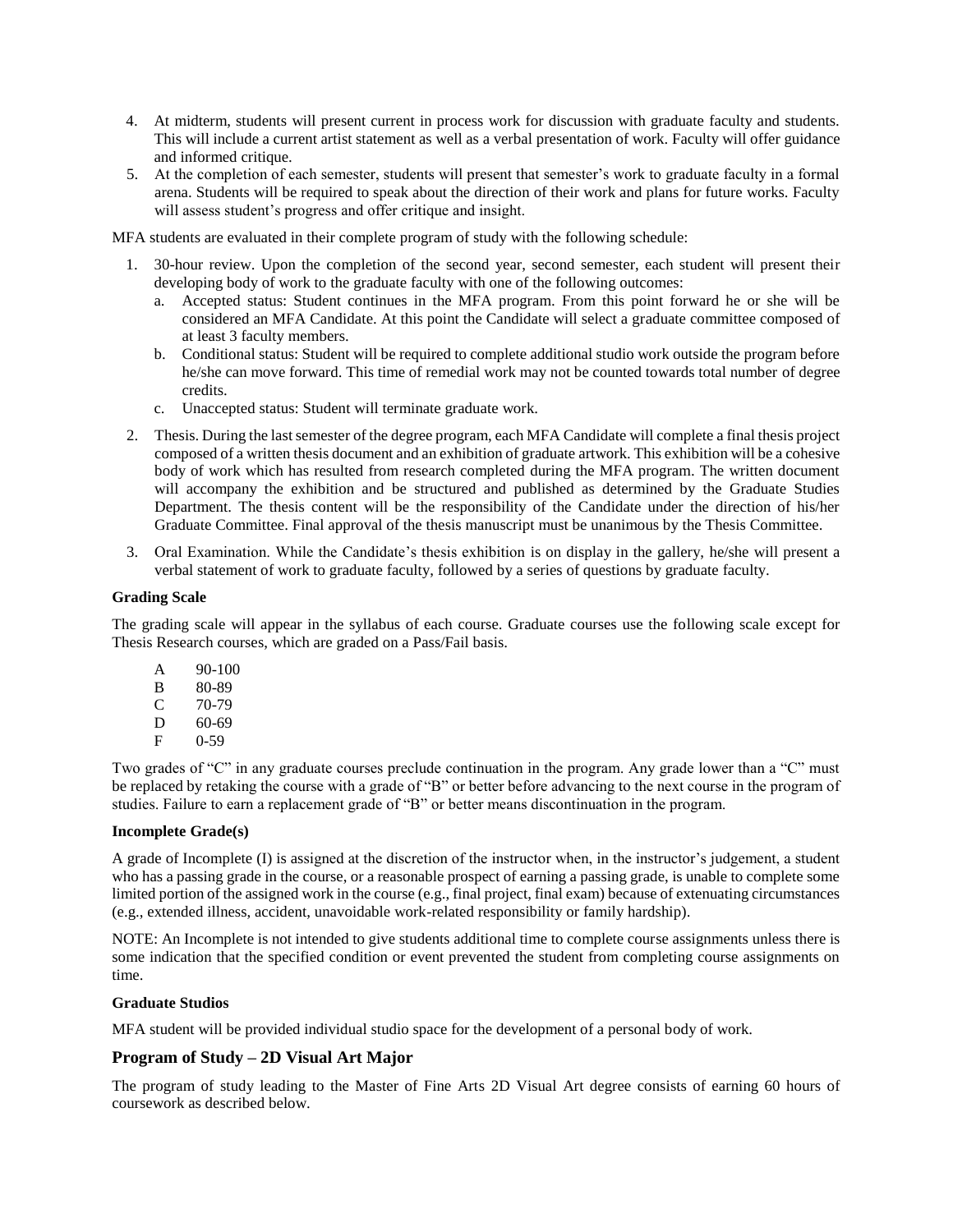**2D Major Program Studio Requirements (36 hours required)** Art Studio 2D (select 6 hours) ART 623 Photography Studio ART 625 Painting Studio ART 626 Printmaking Studio ART 750 Special Topics Art Studio 2D Research (select 6 hours) ART 723 Photography Research ART 725 Painting Research ART 750 Special Topics Art Studio Thesis Research I (select 3 hours) ART 823 Photography Thesis I ART 825 Painting Thesis I Art Studio Thesis Research II (6 hours) ART 833 Photography Thesis II ART 835 Painting Thesis II Intermedia Studies (select 9-15 hours) ART 629 Intermedia Studio (may be taken twice) ART 729 Intermedia Studio (may be taken twice) ART 829 Intermedia Studies Art Studio Electives (select 3-6 hours) ART 623 Photography Studio ART 624 Sculpture Studio ART 625 Painting Studio ART 626 Printmaking Studio ART 627 Ceramics Studio ART 723 Photography Research ART 724 Sculpture Research ART 725 Painting Research ART 727 Ceramics Research ART 750 Special Topics ART 823 Photography Thesis I ART 824 Sculpture Thesis I ART 825 Painting Thesis I ART 827 Ceramics Thesis I **2D Major Additional Requirements (21 hours required)**

Art History (9 hours) ART 651 Theories of Modernist Art ART 652 Theories of Contemporary Art ART 653 Aesthetics and Art Criticism ART 671 Special Topics in Art History Graduate Seminar (select 6 hours) ART 641 Graduate Seminar ART 741 Graduate Seminar ART 841 Graduate Seminar Thesis (6 hours) ART 851 Thesis Support I ART 852 Thesis Support II

### **2D Major Additional Elective**

Three (3) hours of elective course must be chosen from graduate-level ART course offerings as described in the current catalog.

Approved transfer credit at the 600 graduate level may be used to meet elective requirements.

### **Program of Study – 3D Visual Art Major**